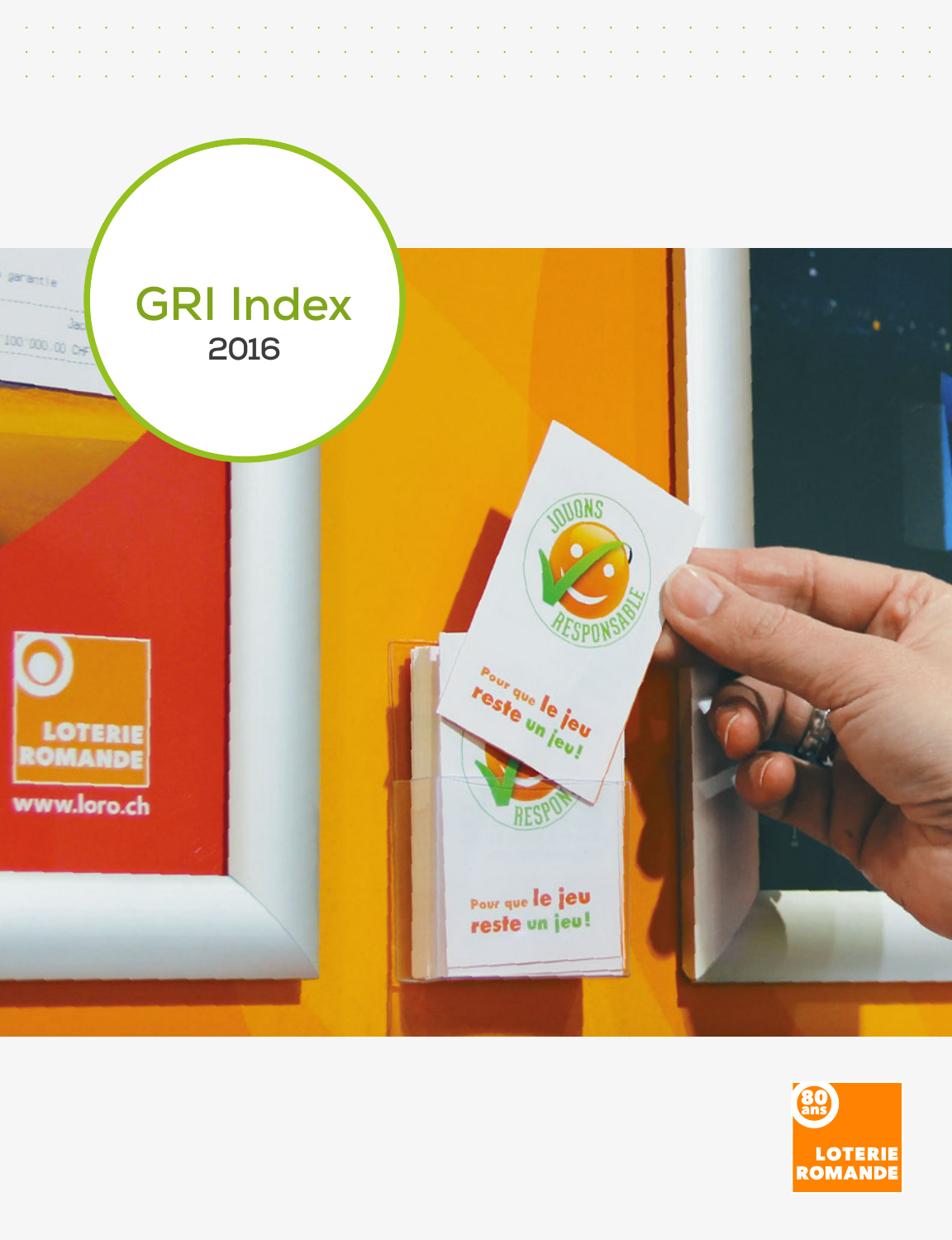# **GRI Content Index**

#### $\mathcal{L}$ the contract of the contract of  $\sim$  $\ddot{\phantom{a}}$

**The purpose behind the Global Reporting Initiative is to guarantee the transparency and comparability of companies' sustainable development reports throughout the world by laying down, in conjunction with a broad array of specialists from the worlds of the economy, civil society and science, quality standards to be applied when such reports are compiled.**

This report has been prepared in accordance with the GRI Standards: Core option.

# **General Disclosures**

|                     |                   | Direct answer or cross-reference to pages in the Annual Report |
|---------------------|-------------------|----------------------------------------------------------------|
| <b>GRI Standard</b> | <b>Disclosure</b> | and Social Report 2016 and URL address                         |

### **Organizational Profile**

**GRI 102: General Disclosures 2016**

 $\bullet$ 

 $\bullet$ 

|     | Name of the organisation                      | Société de la Loterie de la Suisse Romande                                                                                                                                                                                                                                                                                                                |
|-----|-----------------------------------------------|-----------------------------------------------------------------------------------------------------------------------------------------------------------------------------------------------------------------------------------------------------------------------------------------------------------------------------------------------------------|
|     | Activities, brands, products,<br>and services | pp. 14-15                                                                                                                                                                                                                                                                                                                                                 |
| 102 | Location of headquarters                      | Lausanne (Switzerland)                                                                                                                                                                                                                                                                                                                                    |
| 102 | Location of operations                        | Switzerland                                                                                                                                                                                                                                                                                                                                               |
| 102 | Ownership and legal form                      | Association                                                                                                                                                                                                                                                                                                                                               |
| 102 | Markets served                                | Design, distribution and sale of lottery games and sports betting in the six<br>cantons of French-speaking Switzerland                                                                                                                                                                                                                                    |
| 102 | Scale of the organisation                     | pp. 3, 12-13, 45                                                                                                                                                                                                                                                                                                                                          |
|     | Information on employees<br>and other workers | <b>Total workforce</b><br>o 282 employees (139 men and 143 women)                                                                                                                                                                                                                                                                                         |
|     |                                               | By employment contract:<br>o 261 permanent contracts (131 men and 130 women)<br>o 21 fixed-term contracts (8 men and 13 women), including apprentices<br>o 9 auxiliary staff (3 men and 6 women)<br>o 5 temporary staff (2 men and 3 women)<br>o 164 full-time contracts (115 men and 49 women)<br><b>o</b> 118 part-time contracts (24 men and 94 women) |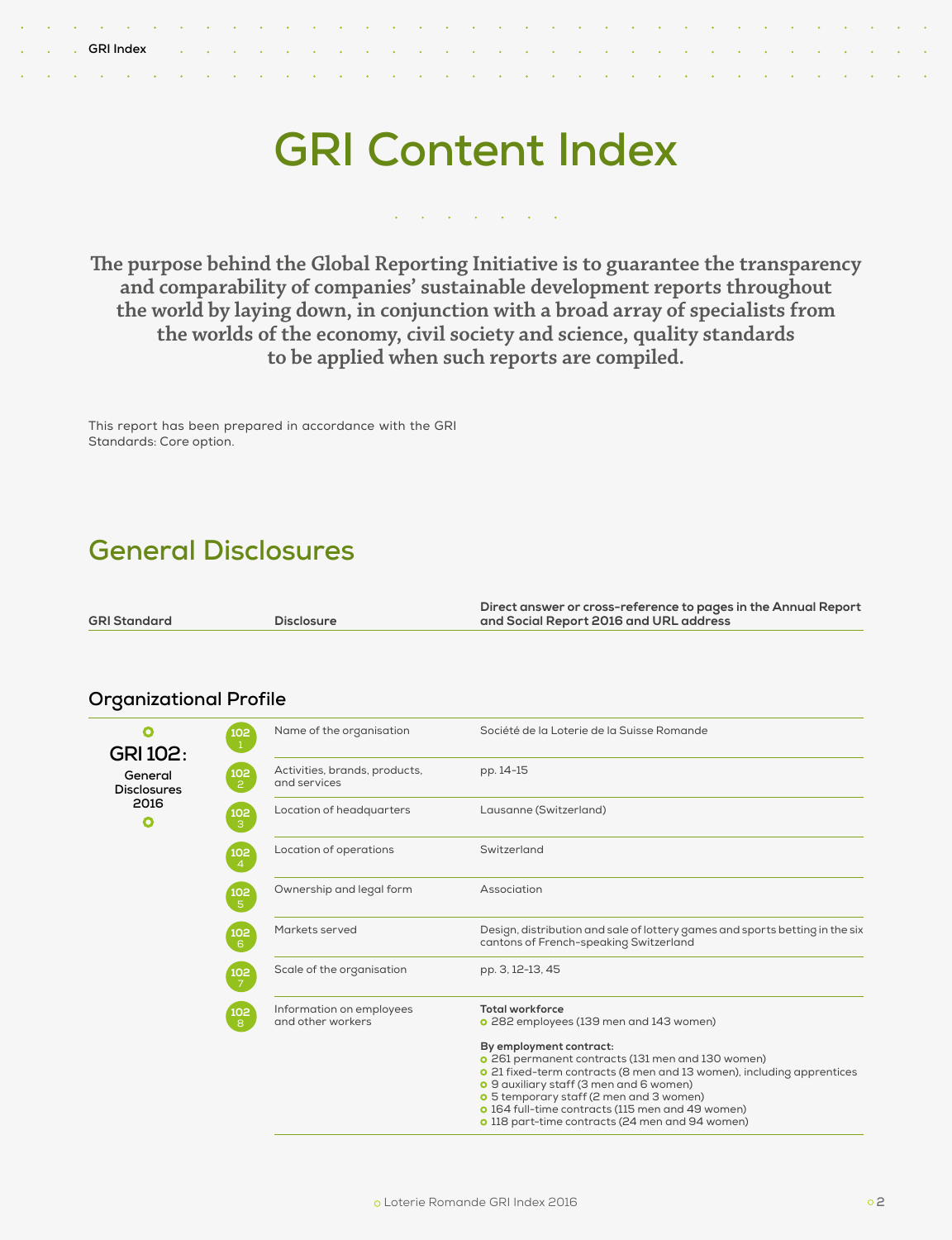| <b>GRI Standard</b>         | <b>Disclosure</b>                                                                           | Direct answer or cross-reference to pages in the Annual Report<br>and Social Report 2016 and URL address                                                                                                                                                                                             |
|-----------------------------|---------------------------------------------------------------------------------------------|------------------------------------------------------------------------------------------------------------------------------------------------------------------------------------------------------------------------------------------------------------------------------------------------------|
|                             |                                                                                             |                                                                                                                                                                                                                                                                                                      |
|                             | Supply chain<br>102<br>$\overline{9}$                                                       | The supply chain includes suppliers of gaming equipment terminals, auto-<br>matic ticket-distribution machines or online gaming systems, specialist<br>printers, graphic artists, marketing and advertising specialists, and<br>service providers in the areas of information and interactive media. |
|                             | Significant changes to the organi-<br>102<br>10 <sup>°</sup><br>zation and its supply chain | No significant change                                                                                                                                                                                                                                                                                |
|                             | Precautionary principle<br>102<br>11                                                        | pp. 35, 40-42 and on Loterie Romande's website in the section Respon-<br>sible Gaming: www.loro.ch/fr/aide                                                                                                                                                                                           |
|                             | <b>External initiatives</b><br>102<br>12                                                    | pp. 24-25                                                                                                                                                                                                                                                                                            |
|                             | Memberships of associations<br>$\begin{array}{c} 102 \\ 13 \end{array}$                     | pp. 21-23, 39                                                                                                                                                                                                                                                                                        |
| <b>Strategy</b>             |                                                                                             |                                                                                                                                                                                                                                                                                                      |
|                             | Statement from senior<br>102<br>14<br>decision-maker                                        | p. 35                                                                                                                                                                                                                                                                                                |
| <b>Ethics and integrity</b> |                                                                                             |                                                                                                                                                                                                                                                                                                      |
|                             | Values, principles, standards<br>102<br>and norms of behaviour<br>16                        | pp. 2, 24-25, 40-42 and on Loterie Romande's website in the section<br>Mission and Values: https://www.loro.ch/fr/mission-et-valeurs                                                                                                                                                                 |
| Governance                  |                                                                                             |                                                                                                                                                                                                                                                                                                      |
|                             | Governance structure<br>10 <sub>2</sub><br>18                                               | pp. 8-11, 26-28                                                                                                                                                                                                                                                                                      |
| Stakeholder engagement      |                                                                                             |                                                                                                                                                                                                                                                                                                      |
|                             | List of stakeholder groups<br>102<br>40                                                     | pp. 22-23                                                                                                                                                                                                                                                                                            |
|                             | Collective bargaining agreements<br>102<br>41                                               | Loterie Romande is not a signatory to any collective labour agreement<br>(known in Switzerland as "Convention Collective de Travail"/CCT)                                                                                                                                                            |
|                             | Identifying and selecting<br>102<br>42<br>stakeholders                                      | pp. 22-23                                                                                                                                                                                                                                                                                            |

pp. 22-23

**102**

**102** 44

Approach to stakeholder

Key topics and concerns raised pp. 22-23

engagement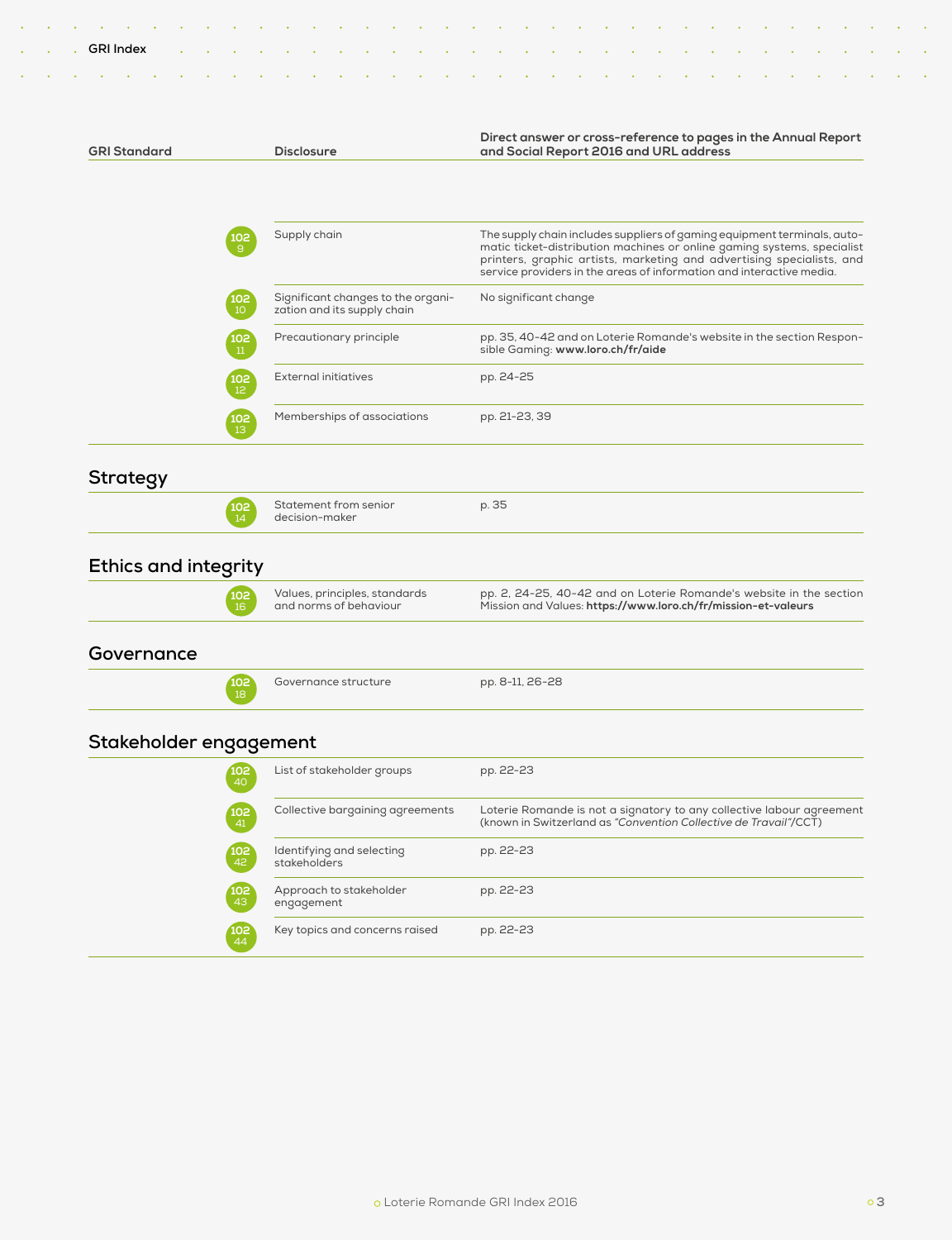|              |                   | Direct answer or cross-reference to pages in the Annual Report |
|--------------|-------------------|----------------------------------------------------------------|
| GRI Standard | <b>Disclosure</b> | and Social Report 2016 and URL address                         |

# **Reporting practice**

| Entities included in the consolidated<br>financial statements | All of the company's entities are included in the consolidated financial<br>statements.                                                                                                                                                                                                                                                                                                                                                                                                                        |
|---------------------------------------------------------------|----------------------------------------------------------------------------------------------------------------------------------------------------------------------------------------------------------------------------------------------------------------------------------------------------------------------------------------------------------------------------------------------------------------------------------------------------------------------------------------------------------------|
| Defining the report content<br>and topic Boundaries           | The GRI Implementation Manual for identifying material topics and<br>boundaries, together with the relevant principles, were applied when<br>compiling the content of this report, most notably identifying material<br>topics and significant themes relating to the impact of the organisation.<br>The report's structure and content are stipulated by Loterie Romande's<br>management. The data and information were collated from interviews<br>conducted with stakeholders (both in-house and external). |
| List of material topics                                       | Category - Economic:<br><b>O</b> Economic performance<br><b>O</b> Market presence<br><b>o</b> Indirect economic impacts<br><b>o</b> Anti-corruption                                                                                                                                                                                                                                                                                                                                                            |
|                                                               | Category - Environmental:<br><b>o</b> Energy                                                                                                                                                                                                                                                                                                                                                                                                                                                                   |
|                                                               | Category – Social:<br><b>O</b> Employment<br><b>O</b> Labour/management relations<br><b>O</b> Occupational health & safety<br><b>O</b> Training & education<br><b>O</b> Diversity and equal opportunity<br><b>o</b> Non-discrimination<br><b>O</b> Local communities<br><b>O</b> Customer health & safety<br><b>o</b> Marketing and Labeling<br><b>O</b> Customer Privacy<br><b>O</b> Socioeconomic Compliance                                                                                                 |
| Restatements of information                                   | No restatements of information provided in previous reports                                                                                                                                                                                                                                                                                                                                                                                                                                                    |
| Changes in reporting                                          | No significant change                                                                                                                                                                                                                                                                                                                                                                                                                                                                                          |
| Reporting period                                              | Calendar year (01.01.2016-31.12.2016)                                                                                                                                                                                                                                                                                                                                                                                                                                                                          |
| Date of most recent report                                    | May 2016                                                                                                                                                                                                                                                                                                                                                                                                                                                                                                       |
| Reporting cycle                                               | Annual                                                                                                                                                                                                                                                                                                                                                                                                                                                                                                         |
| Contact point for questions<br>regarding the report           | Communications Department (rp@loro.ch)                                                                                                                                                                                                                                                                                                                                                                                                                                                                         |
| Claims of reporting in accordance<br>with the GRI Standards   | p. 47                                                                                                                                                                                                                                                                                                                                                                                                                                                                                                          |
| GRI content index                                             | p. 47 and on Loterie Romande's website in the section Publications:<br>www.loro.ch/fr/publications/2016                                                                                                                                                                                                                                                                                                                                                                                                        |
| External assurance                                            | pp. 11, 24-25 and 2016 Financial Report (notes to 2016 Annual Report<br>and Social Report) pp. 18-19                                                                                                                                                                                                                                                                                                                                                                                                           |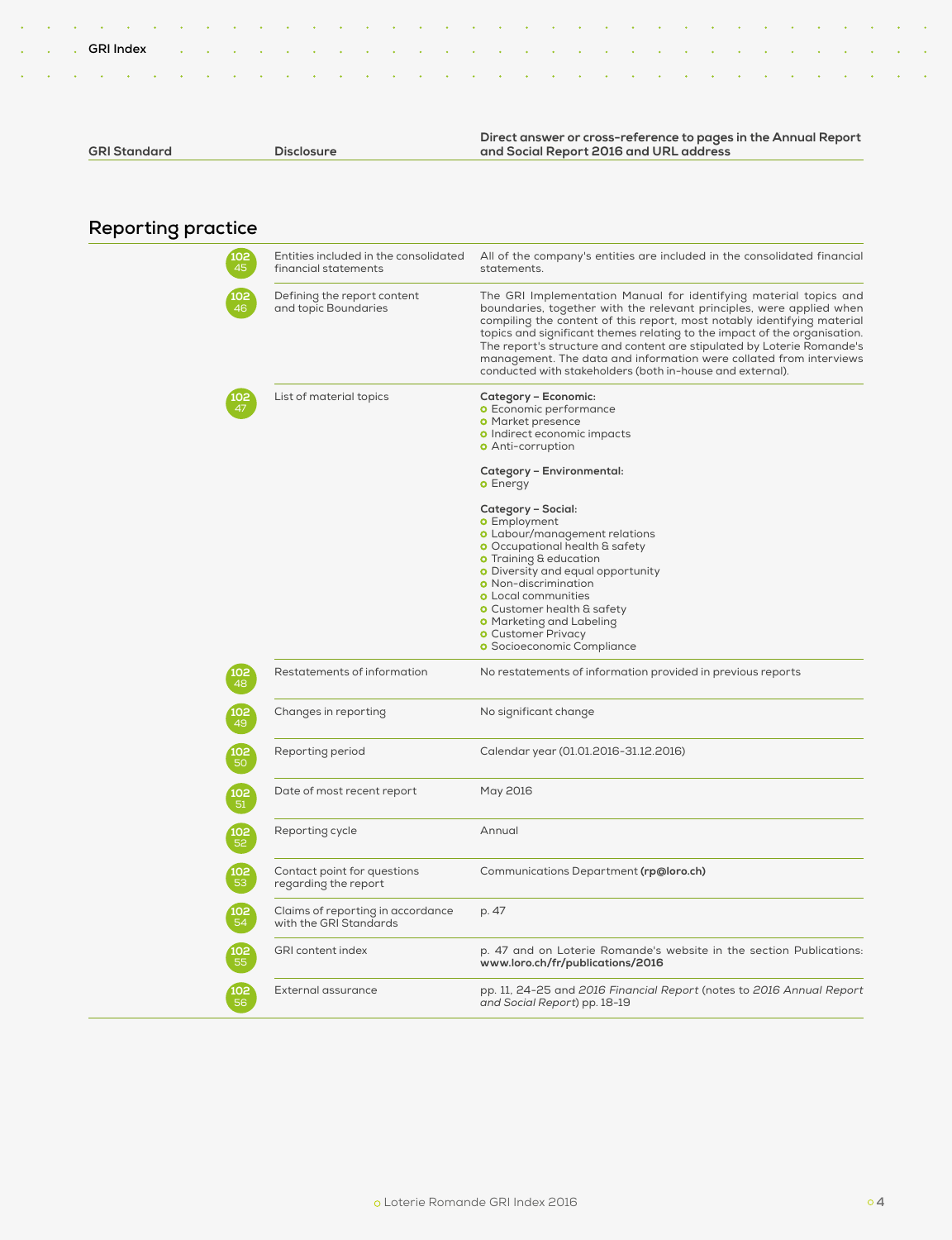# **Material Topics**

 $\mathcal{L}$ 

 $\mathbb{Z}^2$  $\ddot{\phantom{a}}$ 

**GRI Standard Disclosure**

**GRI Index**

**Contractor** 

 $\sim$  $\sim 10^7$ 

n.

 $\mathcal{L}$  $\mathcal{L}$  l. ÷. ÷.  $\ddot{\phantom{a}}$  ú. ÷.

**Direct answer or cross-reference to pages in the Annual Report and Social Report 2016 and URL address**

 $\mathbf{r}$ 

 $\mathbb{Z}^2$ 

 $\ddot{\phantom{a}}$  $\ddot{\phantom{a}}$ 

÷.

# **GRI 200 Economic Standard Series**

### **Economic performance**

| <b>GRI 103:</b>                | $\frac{103}{1}$      | Explanation of the material topic<br>and its Boundary          | pp. 6-7, 12-13                                                                                                                                                                                                                                                                                                                |
|--------------------------------|----------------------|----------------------------------------------------------------|-------------------------------------------------------------------------------------------------------------------------------------------------------------------------------------------------------------------------------------------------------------------------------------------------------------------------------|
| Management<br>Approach<br>2016 | 103                  | The management approach<br>and its components                  | pp. 6-7, 12-13                                                                                                                                                                                                                                                                                                                |
| O                              | 103<br>$\mathcal{B}$ | Evaluation of the management<br>approach                       | pp. 6-7, 12-13                                                                                                                                                                                                                                                                                                                |
| <b>GRI 201:</b><br>Economic    | $^{201}_{1}$         | Direct economic value generated<br>and distributed             | pp. 6-7, 12-13<br>All the financial and economic elements (GGR; costs; profits; distributions)<br>are presented in the 2016 Financial Report.                                                                                                                                                                                 |
| performance<br>2016            | $\frac{201}{3}$      | Defined benefit plan obligations<br>and other retirement plans | Pension provision falls outside the employers' accounting. It is managed<br>independently. Pension benefit cover amounts to a maximum of 60% of<br>gross pay. If compulsory AVS social-security benefits are included,<br>maximum average retirement incomes work out at 80% of the level of<br>pay earned before retirement. |
|                                |                      | Financial assistance received<br>from government               | None. Loterie Romande is a public-interest company, distributing 100%<br>of its profits to bodies and associations in the French-speaking region<br>of Switzerland.                                                                                                                                                           |

### **Market presence**

| О<br><b>GRI 103:</b>                               | 103             | Explanation of the material topic<br>and its Boundary                                                      | pp. 16-17                                                                                                                                                                                                                                                                                                                                                                                        |
|----------------------------------------------------|-----------------|------------------------------------------------------------------------------------------------------------|--------------------------------------------------------------------------------------------------------------------------------------------------------------------------------------------------------------------------------------------------------------------------------------------------------------------------------------------------------------------------------------------------|
| Management<br>Approach<br>2016                     | (103<br>С 2     | The management approach<br>and its components                                                              | pp. 16-17                                                                                                                                                                                                                                                                                                                                                                                        |
| О                                                  | $\frac{103}{3}$ | Evaluation of the management<br>approach                                                                   | pp. 16-17                                                                                                                                                                                                                                                                                                                                                                                        |
| <b>GRI 202:</b><br>Market<br>presence<br>2016<br>О | 202<br>202      | Proportion of senior management<br>hired from the local community at<br>significant locations of operation | Loterie Romande does not have a staffing policy that specifically stipu-<br>lates any preference for recruiting employees locally. Nevertheless,<br>considering its specifically French-speaking Swiss profile and if skills/<br>expertise are equal, the practice would be to favour local applicants.<br>All our senior management at present have been recruited from the<br>local community. |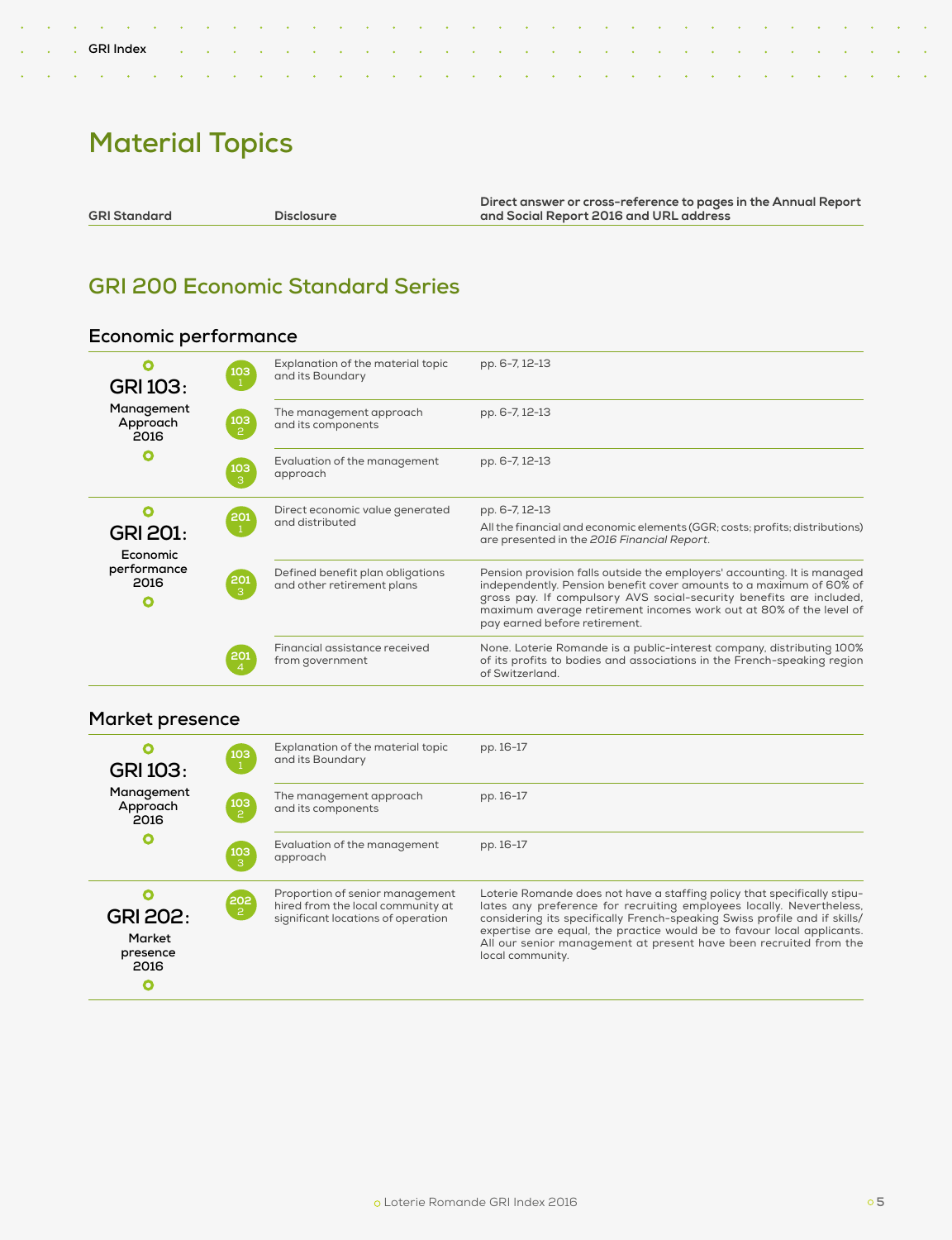|                     |                   | Direct answer or cross-reference to pages in the Annual Report |
|---------------------|-------------------|----------------------------------------------------------------|
| <b>GRI Standard</b> | <b>Disclosure</b> | and Social Report 2016 and URL address                         |

### **Indirect economic impacts**

| Ω<br><b>GRI 103:</b>                 | 103<br>$\pm$                             | Explanation of the material topic<br>and its Boundary | pp. 16-17, 26-28                                                                                 |
|--------------------------------------|------------------------------------------|-------------------------------------------------------|--------------------------------------------------------------------------------------------------|
| Management<br>Approach<br>2016       | (103<br>С 2                              | The management approach<br>and its components         | pp. 16-17, 26-28                                                                                 |
| O                                    | $\begin{bmatrix} 103 \\ 3 \end{bmatrix}$ | Evaluation of the management<br>approach              | pp. 16-17, 26-28                                                                                 |
| Ω<br><b>GRI 203:</b>                 | $\begin{pmatrix} 203 \\ 1 \end{pmatrix}$ | Infrastructure investments<br>and services supported  | pp. 16-17, 26-28                                                                                 |
| Indirect<br>economic impacts<br>2016 | 203<br>2                                 | Significant indirect economic<br>impacts              | pp. 16-17, 26-28. See also the brochure Répartition des bénéfices de la<br>Loterie Romande 2016. |

# **Anti-corruption**

 $\bullet$ 

| <b>GRI 103:</b>                            | 103<br>1        | Explanation of the material topic<br>and its Boundary                       | pp. 24-25                                                                                                                                                                                                                                                                                                                                                                                                                                                                  |
|--------------------------------------------|-----------------|-----------------------------------------------------------------------------|----------------------------------------------------------------------------------------------------------------------------------------------------------------------------------------------------------------------------------------------------------------------------------------------------------------------------------------------------------------------------------------------------------------------------------------------------------------------------|
| Management<br>Approach<br>2016             | $\frac{103}{2}$ | The management approach<br>and its components                               | pp. 24-25                                                                                                                                                                                                                                                                                                                                                                                                                                                                  |
| O                                          | $\frac{103}{3}$ | Evaluation of the management<br>approach                                    | pp. 24-25                                                                                                                                                                                                                                                                                                                                                                                                                                                                  |
| <b>GRI 205:</b><br>Anti-corruption<br>2016 | $\frac{205}{1}$ | Operations assessed for risks<br>related to corruption                      | All departments and all processes are submitted to risk assessments.<br>Loterie Romande has been awarded ISO/CEI 27001: 2005 certification<br>since May 2009, which guarantees that the business is applying and<br>implementing best possible practices when it comes to security and risk<br>management. This official certification has been subject to interim audits<br>and was successfully renewed in 2015. Details can be found on pp. 24-25<br>of the AR/SR 2016. |
|                                            | 205<br>、2       | Communication and training<br>on anti-corruption policies<br>and procedures | In parallel with its ISO 27001 certification, Loterie Romande has set<br>up a structured and effective system designed to safeguard the con-<br>fidentiality, integrity and availability of information in its broadest<br>sense, entitled its Information Security Management System (ISMS).<br>This covers all employees, locations, premises, IT equipment, data as<br>well as business processes.                                                                      |
|                                            | 205             | Confirmed incidents of corruption<br>and actions taken                      | No action was taken as no incidents of corruption were noted in 2016.                                                                                                                                                                                                                                                                                                                                                                                                      |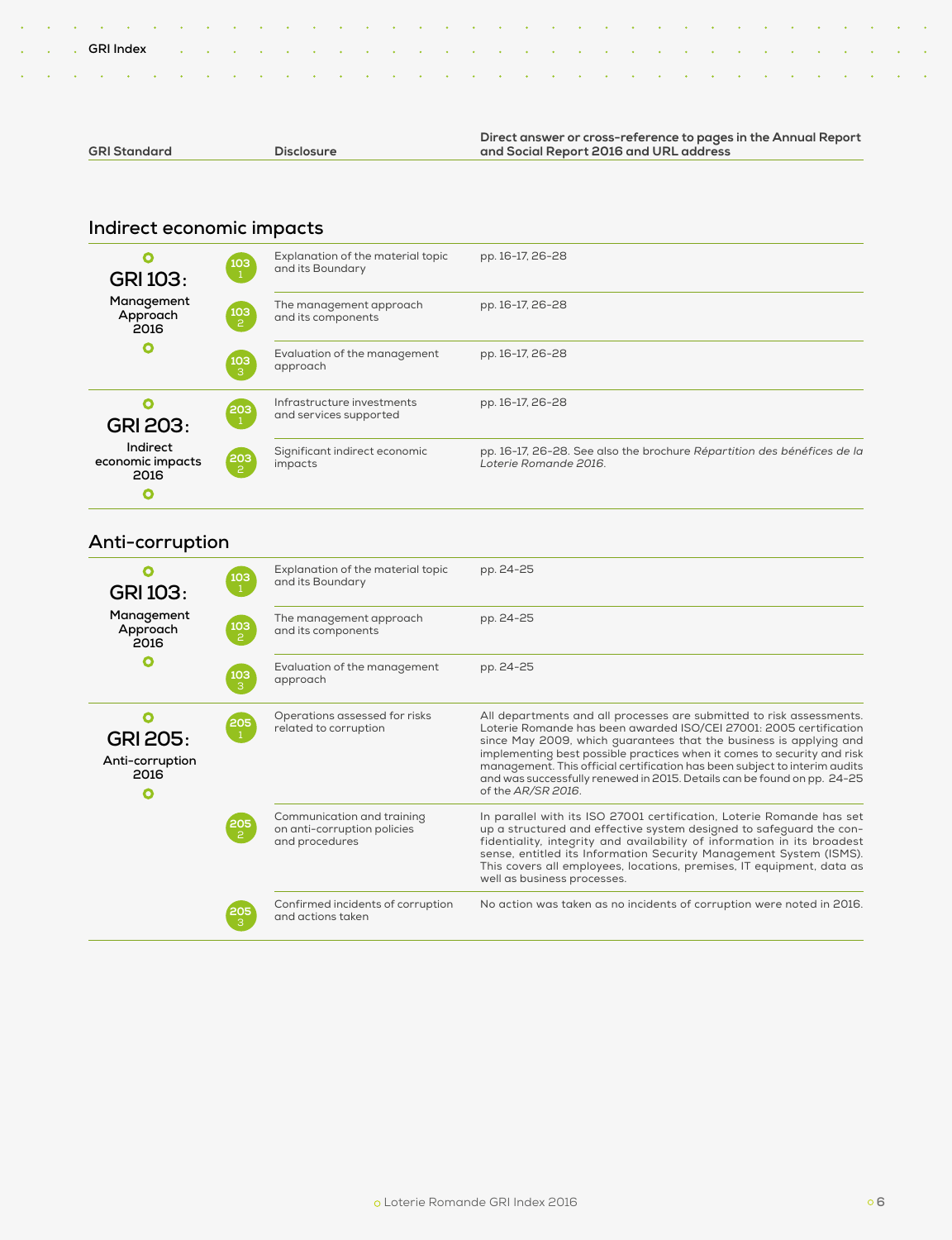| . A constitution of the constitution of the constitution of the constitution of the constitution of the constitution |  |
|----------------------------------------------------------------------------------------------------------------------|--|
|                                                                                                                      |  |
| . A construction of the construction of the construction of the construction of the construction of the construction |  |
|                                                                                                                      |  |

```
GRI Standard Disclosure
```
**Direct answer or cross-reference to pages in the Annual Report and Social Report 2016 and URL address**

# **GRI 300 Environmental Standards Series**

| Energy                         |                       |                                                       |                                                                                                                                                                                                                                                              |
|--------------------------------|-----------------------|-------------------------------------------------------|--------------------------------------------------------------------------------------------------------------------------------------------------------------------------------------------------------------------------------------------------------------|
| O<br><b>GRI 103:</b>           | 103                   | Explanation of the material topic<br>and its Boundary | pp. 46-47                                                                                                                                                                                                                                                    |
| Management<br>Approach<br>2016 | 103<br>$\overline{2}$ | The management approach<br>and its components         | pp. 46-47                                                                                                                                                                                                                                                    |
| O                              | 103<br>3              | Evaluation of the management<br>approach              | pp. 46-47                                                                                                                                                                                                                                                    |
| Ο                              | 302                   | Energy consumption within<br>the organisation         | Electricity consumption (mJ)<br>2016 total: 4,251,317.76                                                                                                                                                                                                     |
| GRI 302:<br>Energy             |                       |                                                       | Electricity supplied by Services industriels de la Ville de Lausanne is 100%<br>renewable.                                                                                                                                                                   |
| 2016<br>O                      |                       |                                                       | o 96.35% from hydraulic power<br>o 3.50% from energy generated through recycling<br><b>o</b> 0.09% from wind power<br>o 0.06% from solar power                                                                                                               |
|                                |                       |                                                       | Consumption of district heating (mJ)<br>2016 total: 825.130.80                                                                                                                                                                                               |
|                                |                       |                                                       | District heating is supplied by Services industriels de la Ville de Lausanne.<br>The district heating system reuses, in particular, energy produced from<br>incinerating household waste, timber and treated wastewater:                                     |
|                                |                       |                                                       | <b>o</b> 67% from the waste incineration plant (TRIDEL)<br>o 28% from the Pierre de Plan/Malley/Elysée plants<br><b>o</b> 5% from the wastewater/sewage treatment plant (STEP)                                                                               |
|                                | 302                   | Reduction of energy consumption                       | Electricity consumption (mJ)<br>2009 total: 4,978,473.08<br>2010 total: 4,747,413.60<br>2011 total: 4,866,991.20<br>2012 total: 4,536,266.45<br>2013 total: 4,259,988.00<br>2014 total: 4,136,176.00<br>2015 total: 4,266,172.80<br>2016 total: 4,251,317.76 |
|                                |                       |                                                       | In 2016, electricity consumption was reduced by 14,855.01 (mJ) com-<br>pared to the 2015 level.                                                                                                                                                              |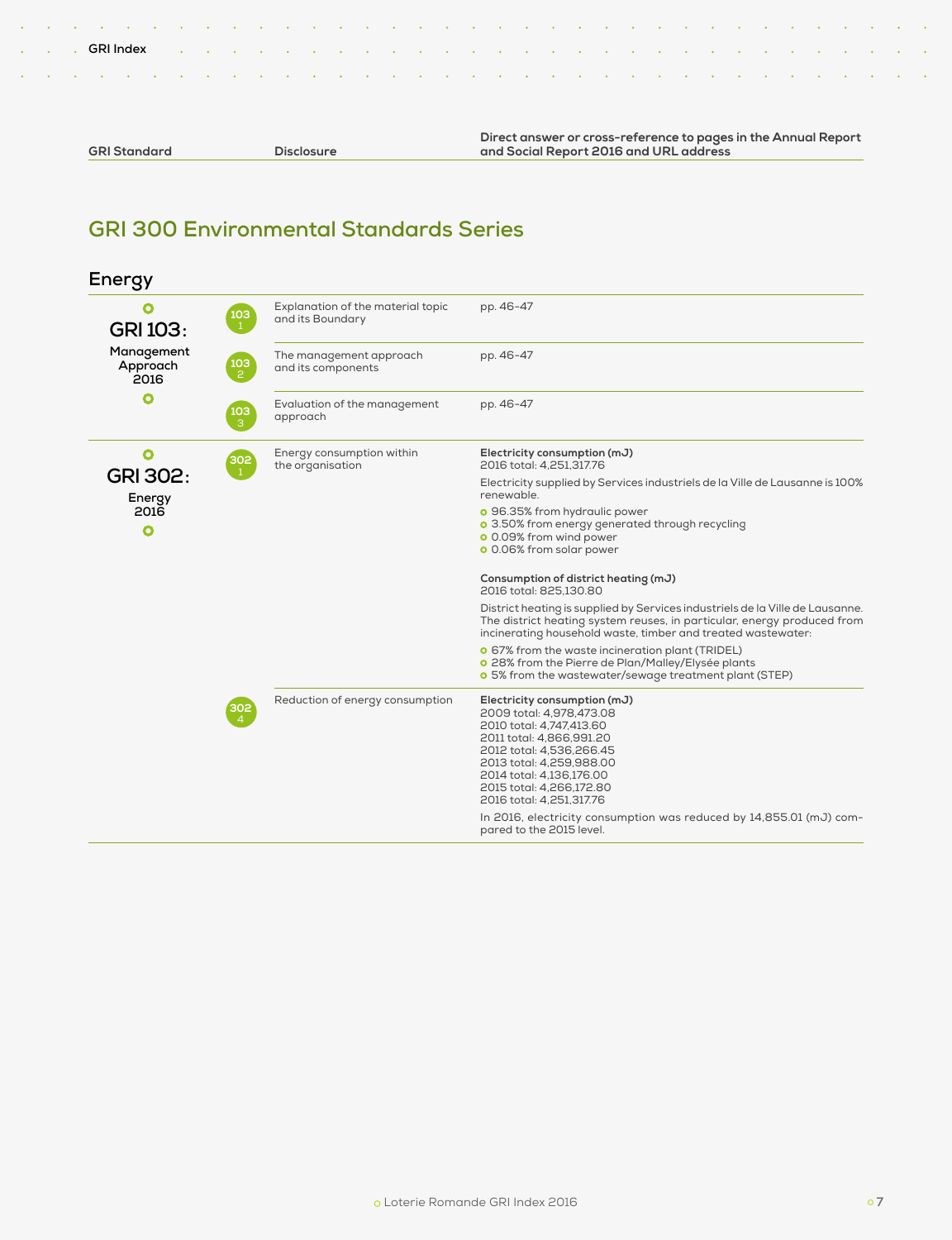|  | <b>GRI Standard</b> |
|--|---------------------|
|--|---------------------|

**GRI Index**

**GRI Standard Disclosure**

**Direct answer or cross-reference to pages in the Annual Report and Social Report 2016 and URL address**

## **GRI 400 Social Standards Series**

#### **Employment**  $\overline{\mathbf{o}}$ Explanation of the material topic pp. 43-45 **103** and its Boundary **GRI 103:** 1  **Management**  The management approach pp. 43-45 **Approach 103** and its components **2016** O Evaluation of the management pp. 43-45 **103** approach 3  $\mathbf{o}$ New employee hires and employee 23 employees recruited in 2016 **401** turnover 8.15% of employees recruited in 2016 **GRI 401:** 1 **Breakdown by age group and gender:** younger than 30 years: 5 men and 8 women  **Employment**  o aged 30 to 50 years: 6 men and 3 women **2016** aged over 50 years: 1 man and 0 woman O 9.22% staff rotation ratio (all departures included) (26 departures from a total workforce of 282) **Breakdown by age group and gender:** younger than 30 years: 6 men and 9 women aged 30 to 50 years: 2 men and 5 women aged over 50 years: 2 men and 2 women Benefits provided to full-time Our permanent employees all have access to the same benefits and **401** employees that are not provided to working conditions regardless of whether they are on part- or full-time temporary or part-time employees contracts. Some benefits are calculated on a *pro rata temporis* basis of hours worked, e.g. sick pay, family allowance, child allowance. Parental leave 2 women entitled to take 16 weeks' maternity **401** o 2 women took 16 weeks' maternity leave <sup>o</sup> 2 women came back to work with the company after parental leave and are still employed as of 31 December 2016 o 100% of women returning to work (number of salaried staff returning to work with the company/number of salaried staff scheduled to return to work) 100% of employment posts kept open for women (number of salaried female staff still employed as of 31.12.16/number of salaried staff who returned to work with the company) o 1 man entitled to take 6 days' paternity leave o 1 man took 6 days' paternity leave o 1 man who took 6 days' paternity came back to work with the company after parental leave and is still employed as of 31 December 2016 o 100% of men returning to work **o** 100% of employment posts kept open for men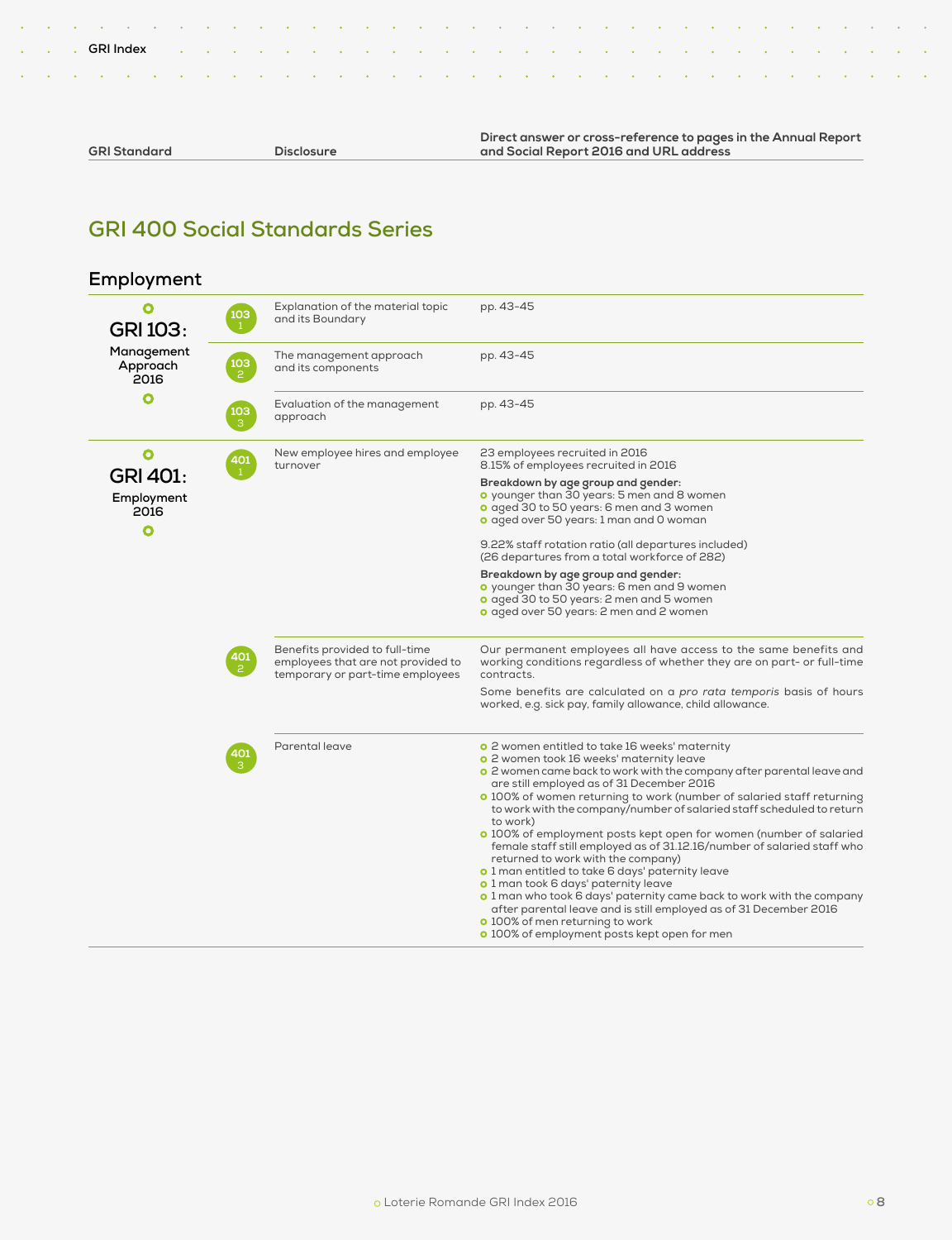|                     |            | Direct answer or cross-reference to pages in the Annual Report |
|---------------------|------------|----------------------------------------------------------------|
| <b>GRI Standard</b> | Disclosure | and Social Report 2016 and URL address                         |

# **Labor/Management Relations**

| <b>GRI 103:</b>                                                 | $\frac{103}{1}$ | Explanation of the material topic<br>and its Boundary   | pp. 43-45                                                                                                                                                                                                                                                                                                                                                                                                                                                                                                                                                                                                                                                                                                                                                           |
|-----------------------------------------------------------------|-----------------|---------------------------------------------------------|---------------------------------------------------------------------------------------------------------------------------------------------------------------------------------------------------------------------------------------------------------------------------------------------------------------------------------------------------------------------------------------------------------------------------------------------------------------------------------------------------------------------------------------------------------------------------------------------------------------------------------------------------------------------------------------------------------------------------------------------------------------------|
| Management<br>Approach<br>2016                                  | $\frac{103}{2}$ | The management approach<br>and its components           | pp. 43-45                                                                                                                                                                                                                                                                                                                                                                                                                                                                                                                                                                                                                                                                                                                                                           |
| O                                                               | 103<br>3        | Evaluation of the management<br>approach                | pp. 43-45                                                                                                                                                                                                                                                                                                                                                                                                                                                                                                                                                                                                                                                                                                                                                           |
| <b>GRI 402:</b><br>Labor/Manage-<br>ment Relations<br>2016<br>O | 402             | Minimum notice periods regarding<br>operational changes | Article 335c of the Swiss Code of Obligations (CO) stipulates the<br>minimum notice periods regarding changes that might have an impact<br>on one or more key components of employment contract arrangements.<br>Loterie Romande strictly applies the conditions laid down in CO, Article<br>335c. Conversely, organisational changes which do not have an impact<br>on employment contract arrangements are not subject to any requi-<br>rements on notice periods. In the event of a structural change to the<br>company's organisation, the Human Resources department is respon-<br>sible for notifying and advising departments about implementing such<br>changes. The legal arrangements, as laid down in employment contracts,<br>are always complied with. |

### **Occupational Health and Safety**

| <b>GRI 103:</b>                                                  | $\frac{103}{1}$                          | Explanation of the material topic<br>and its Boundary                                                                                       | pp. 43-45                                                                                                                                                                                                                                                                                                                                                                                                                                                                                                                            |
|------------------------------------------------------------------|------------------------------------------|---------------------------------------------------------------------------------------------------------------------------------------------|--------------------------------------------------------------------------------------------------------------------------------------------------------------------------------------------------------------------------------------------------------------------------------------------------------------------------------------------------------------------------------------------------------------------------------------------------------------------------------------------------------------------------------------|
| Management<br>Approach<br>2016                                   | юз                                       | The management approach<br>and its components                                                                                               | pp. 43-45                                                                                                                                                                                                                                                                                                                                                                                                                                                                                                                            |
| Ο                                                                | 103                                      | Evaluation of the management<br>approach                                                                                                    | pp. 43-45                                                                                                                                                                                                                                                                                                                                                                                                                                                                                                                            |
| O<br><b>GRI 403:</b><br>Occupational<br><b>Health and Safety</b> | $\begin{bmatrix} 403 \\ 1 \end{bmatrix}$ | Workers representation in formal<br>joint management-worker health<br>and safety committees                                                 | Loterie Romande does not have any formal staff committees or joint<br>committees concerned with occupational health and safety issues.<br>However, it does implement those principles laid down in law on workforce<br>participation, i.e. systematically informing and consulting with employees<br>on all issues relating to the safety and protection of workers.                                                                                                                                                                 |
| 2016<br>Ω                                                        | 403                                      | Type of injury and rates of injury,<br>occupational diseases, lost days,<br>and absenteeism, and total number<br>of work-related fatalities | <b>o</b> 4 work-related accidents (6 women and 2 men)<br><b>O</b> Type of injury: minor injuries<br>- 0 occupational diseases<br>- 1.84 days lost on account of work-related accidents or occupational<br>diseases<br>- 4.78% absenteeism<br>- 0 work-related fatalities<br>Rules applied to record and publish statistics on accidents: these sta-<br>tistics are recorded monthly in-house. Once a year, the statistics are<br>reported to the General Management, and, once a quarter, they are<br>presented to Department Heads. |
|                                                                  | 403                                      | Workers with high incidence or high<br>risk of diseases related to their<br>occupation                                                      | On account of the nature of business in which Loterie Romande is involved.<br>no employees are directly and frequently exposed to diseases related to<br>their employment at the company.                                                                                                                                                                                                                                                                                                                                            |
|                                                                  | 403                                      | Health and safety topics covered in<br>formal agreements with trade unions unions on health and safety topics.                              | Loterie Romande has not contracted any formal agreements with trade                                                                                                                                                                                                                                                                                                                                                                                                                                                                  |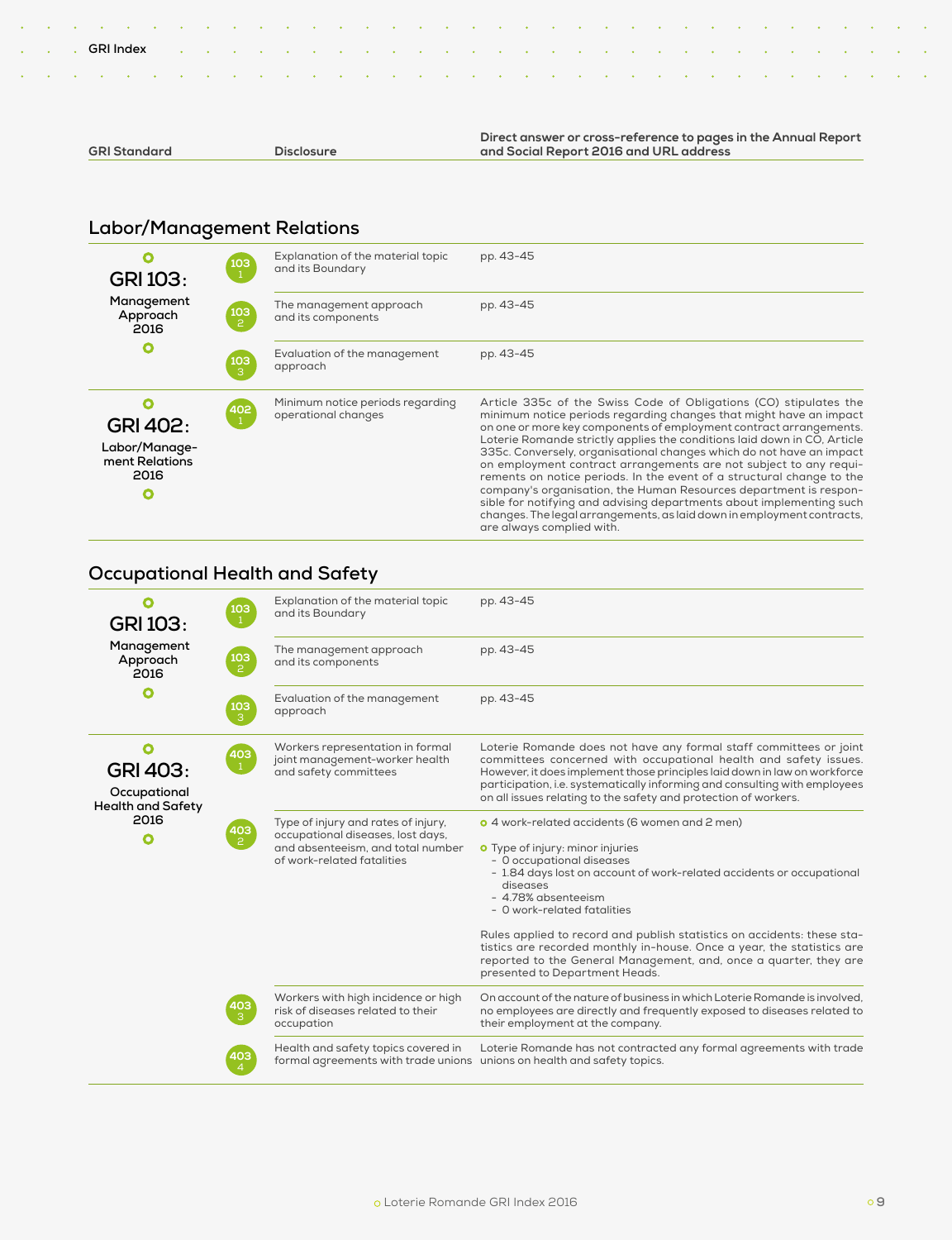| <b>GRI Standard</b> | <b>Disclosure</b> |  |
|---------------------|-------------------|--|

#### **Direct answer or cross-reference to pages in the Annual Report and Social Report 2016 and URL address**

# **Training and education**

| Ο<br><b>GRI 103:</b>                                      | 103<br>$\mathbf{1}$ | Explanation of the material topic<br>and its Boundary                           | pp. 43-45                                                                                                                                                                                                                                                                                                                                                                                                                                                                                                                                                                                                                                                                                                                                                                                                                         |
|-----------------------------------------------------------|---------------------|---------------------------------------------------------------------------------|-----------------------------------------------------------------------------------------------------------------------------------------------------------------------------------------------------------------------------------------------------------------------------------------------------------------------------------------------------------------------------------------------------------------------------------------------------------------------------------------------------------------------------------------------------------------------------------------------------------------------------------------------------------------------------------------------------------------------------------------------------------------------------------------------------------------------------------|
| Management<br>Approach<br>2016                            | 103                 | The management approach<br>and its components                                   | pp. 43-45                                                                                                                                                                                                                                                                                                                                                                                                                                                                                                                                                                                                                                                                                                                                                                                                                         |
| Ο                                                         | 103                 | Evaluation of the management<br>approach                                        | pp. 43-45                                                                                                                                                                                                                                                                                                                                                                                                                                                                                                                                                                                                                                                                                                                                                                                                                         |
| Ο                                                         | 404                 | Average hours of training<br>per year per employee                              | 3676.50 hours of training for the whole workforce (2096.50 hours for<br>men and 1580 hours for women)                                                                                                                                                                                                                                                                                                                                                                                                                                                                                                                                                                                                                                                                                                                             |
| <b>GRI 404:</b><br>Training<br>and education<br>2016<br>Ο |                     |                                                                                 | Breakdown by employee category:<br><b>o</b> 2465 hours for non-managerial grades (1278.50 hours for men and<br>1186.50 hours for women)<br>o 1088.50 hours for middle management (768.50 hours for men and<br>320 hours for women)<br>o 95 hours for senior managers (49.5 hours for men and 45.50 for women)                                                                                                                                                                                                                                                                                                                                                                                                                                                                                                                     |
|                                                           |                     |                                                                                 | 13.03 hours of training on average per person (15.08 hours for men and<br>11.04 hours for women)<br>(Calculation: Total number of hours/Total workforce)                                                                                                                                                                                                                                                                                                                                                                                                                                                                                                                                                                                                                                                                          |
|                                                           |                     |                                                                                 | Breakdown by employee category:<br>o 10.06 hours on average per person for non-managerial grades<br>(11.21 hours for men and 9.05 hours for women)<br>o 38.87 hours on average per person for middle management<br>(40.44 hours for men and 35.55 hours for women)<br>o 10.55 hours per senior manager (8.25 hours for men and 15.16 for women)<br>o 1335.50 hours of training given as part of the company's in-house<br>personal development programme (633.50 hours for men and<br>702 hours for women) with 96 participants in total<br>o 723 hours of short-course training provided for 75 employees<br>(241 hours for men and 482 hours for women)<br>o 1094 hours of longer-course training are planned, 26 employees were<br>registered on extended training courses in 2016 (16 men: 914 hours;<br>10 women: 180 hours) |
|                                                           | 104                 | Programs for upgrading employee<br>skills and transition assistance<br>programs | Loterie Romande offers its employees an in-house training programme<br>comprising ten courses. In addition, it supports individual externally-run<br>training programmes to improve its employees' skills and their continued<br>employability.                                                                                                                                                                                                                                                                                                                                                                                                                                                                                                                                                                                   |
|                                                           |                     |                                                                                 | Loterie Romande encourages basic training as well, employing 10 appren-<br>tices.                                                                                                                                                                                                                                                                                                                                                                                                                                                                                                                                                                                                                                                                                                                                                 |
|                                                           |                     |                                                                                 | Lastly, Loterie Romande offers its employees coming up to retirement a<br>course on preparing for retirement, organised in partnership with an<br>outside agency, AvantAge. Moreover, Loterie Romande offers, roughly<br>every three years, a course on pre-retirement financial planning.                                                                                                                                                                                                                                                                                                                                                                                                                                                                                                                                        |
|                                                           |                     |                                                                                 | In addition, in 2016, 6 'first-job' in-service trainees (on the 'start@loro<br>scheme) were taken on for a fixed term of 18 months in the areas of<br>marketing, human ressources, sales and communications. This trainee<br>scheme enables young higher-education graduates to make a start on<br>their chosen careers.                                                                                                                                                                                                                                                                                                                                                                                                                                                                                                          |
|                                                           |                     |                                                                                 | When it comes to employees seeking to return to employment, Loterie<br>Romande runs a successful venture in cooperation with Fondation IPT<br>("integration for all") and finds places for people on paid training periods<br>to enable them to come back to the labour market.                                                                                                                                                                                                                                                                                                                                                                                                                                                                                                                                                   |
|                                                           |                     | Percentage of employees receiving<br>regular performance and career             | 81% of staff receive regular performance and career development reviews.                                                                                                                                                                                                                                                                                                                                                                                                                                                                                                                                                                                                                                                                                                                                                          |
|                                                           |                     | development reviews                                                             | The other 19% comprise sales staff who have no formal interviews. They<br>solely have sales targets to meet.                                                                                                                                                                                                                                                                                                                                                                                                                                                                                                                                                                                                                                                                                                                      |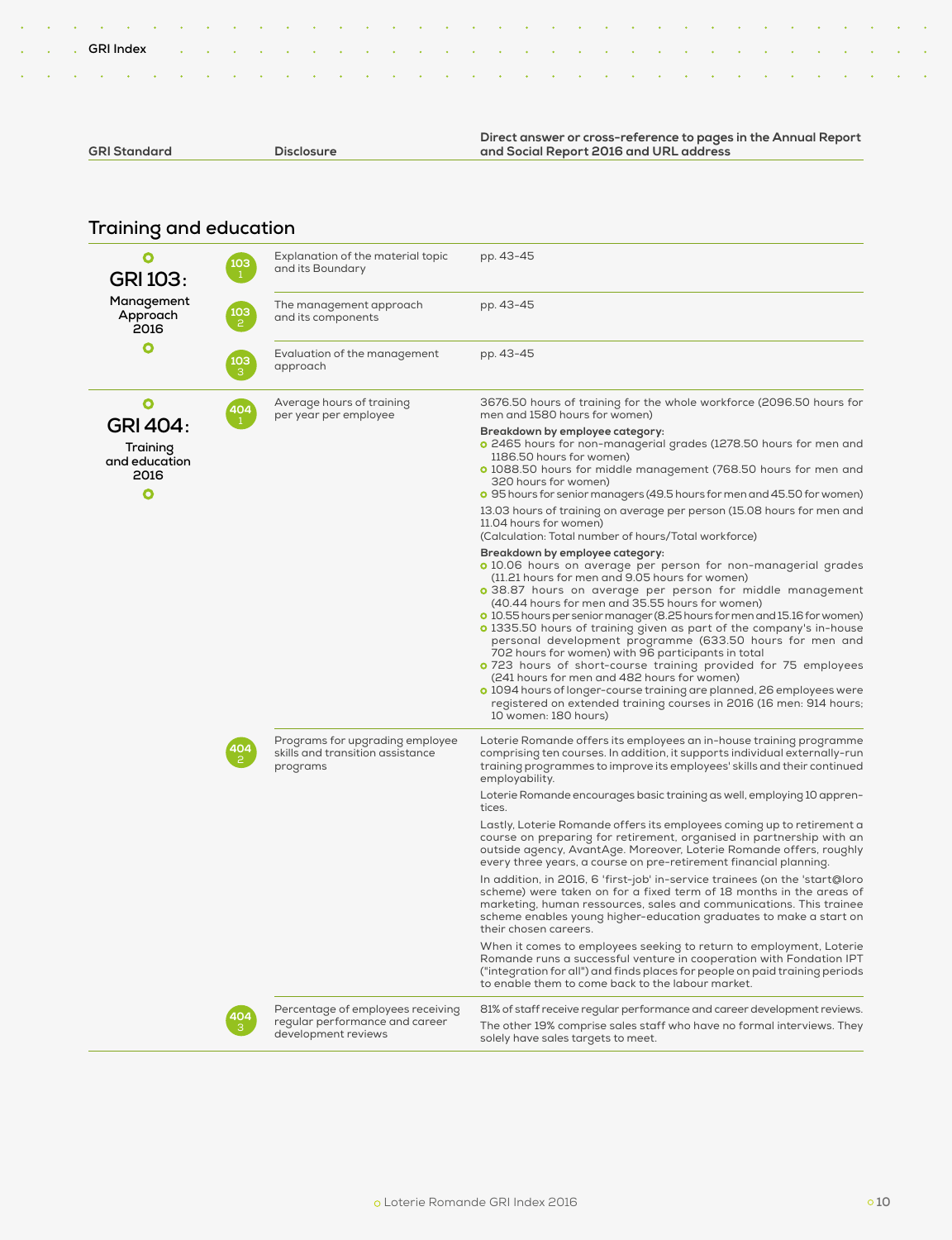| a carra a carra a carra da carra da carra da carra da carra da carra da carra da carra da carra da carra da |  |
|-------------------------------------------------------------------------------------------------------------|--|

```
GRI Standard Disclosure
```
**Direct answer or cross-reference to pages in the Annual Report and Social Report 2016 and URL address**

# **Diversity and equal opportunity**

| <b>GRI 103:</b>                       | 103                          | Explanation of the material topic<br>and its Boundary       | pp. 43-45                                                                                                                                                                                              |
|---------------------------------------|------------------------------|-------------------------------------------------------------|--------------------------------------------------------------------------------------------------------------------------------------------------------------------------------------------------------|
| Management<br>Approach<br>2016        | $\frac{103}{2}$              | The management approach<br>and its components               | pp. 43-45                                                                                                                                                                                              |
| O                                     | 103<br>$\mathcal{B}$         | Evaluation of the management<br>approach                    | pp. 43-45                                                                                                                                                                                              |
| <b>GRI 405:</b><br>Diversity          | $\left[\frac{405}{1}\right]$ | Diversity of governance bodies<br>and employees             | Breakdown by gender and age group of the Board of Directors:<br><b>o</b> 71% men and 29% women<br><b>o</b> 0% younger than 30 years<br>o 14% aged between 30 and 50 years<br>o 86% aged over 50 years  |
| and equal<br>opportunity<br>2016<br>O |                              |                                                             | Breakdown by gender and age group at senior-management level:<br><b>o</b> 67% men and 33% women<br>o 0% younger than 30 years<br><b>o</b> 56% aged between 30 and 50 years<br>o 44% aged over 50 years |
|                                       |                              |                                                             | Breakdown by gender and age group at middle-management level:<br><b>o</b> 68% men and 32% women<br><b>o</b> 0% younger than 30 years<br>o 64% aged between 30 and 50 years<br>o 36% aged over 50 years |
|                                       | 405                          | Ratio of basic salary and remu-<br>neration of women to men | For all employee categories, average gaps are zero according to the<br>report dated 2016 from Cepec on equal remuneration for men and<br>women.                                                        |

### **Non-discrimination**

| <b>GRI 103:</b>                               | 103                  | Explanation of the material topic<br>and its Boundary                          | pp. 43-45                                                                                                                                                                                            |
|-----------------------------------------------|----------------------|--------------------------------------------------------------------------------|------------------------------------------------------------------------------------------------------------------------------------------------------------------------------------------------------|
| Management<br>Approach<br>2016                | 103<br>$\mathcal{P}$ | The management approach<br>and its components                                  | pp. 43-45. The procedure is well known to all members of staff and is<br>outlined in the Staff regulations and employee code of conduct which acts<br>as the reference document (in-house document). |
| O                                             | 103<br>3             | Evaluation of the management<br>approach                                       | pp. 43-45                                                                                                                                                                                            |
| <b>GRI 406:</b><br>Non-discrimination<br>2016 | 406                  | Total number of incidents of<br>discrimination and corrective<br>actions taken | No cases of discrimination were noted in 2016.                                                                                                                                                       |

### **Local communities**

| <b>GRI 103:</b>                | 103                | Explanation of the material topic<br>and its Boundary | pp. 35-42 and on Loterie Romande's website in the section Responsible<br>Gaming: www.loro.ch/fr/aide |
|--------------------------------|--------------------|-------------------------------------------------------|------------------------------------------------------------------------------------------------------|
| Management<br>Approach<br>2016 | ั <b>103</b><br>เ2 | The management approach<br>and its components         | pp. 35-42 and on Loterie Romande's website in the section Responsible<br>Gaming: www.loro.ch/fr/aide |
|                                | $\frac{103}{3}$    | Evaluation of the management<br>approach              | pp. 35-42 and on Loterie Romande's website in the section Responsible<br>Gaming: www.loro.ch/fr/aide |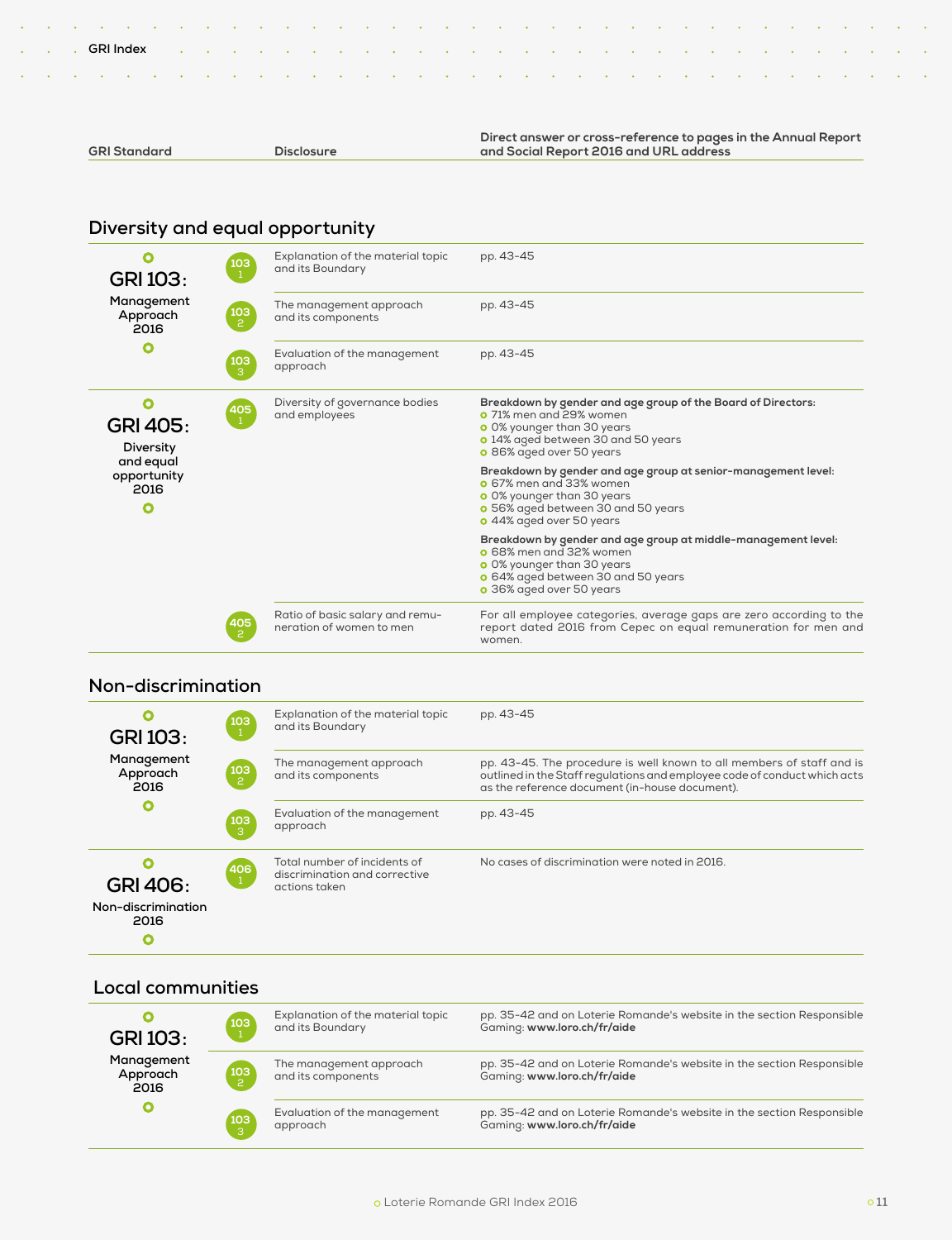| <b>GRI Index</b>    |  |                   |  |  |  |  |                                                                                                          |  |  |  |  |  |  |
|---------------------|--|-------------------|--|--|--|--|----------------------------------------------------------------------------------------------------------|--|--|--|--|--|--|
|                     |  |                   |  |  |  |  |                                                                                                          |  |  |  |  |  |  |
| <b>GRI Standard</b> |  | <b>Disclosure</b> |  |  |  |  | Direct answer or cross-reference to pages in the Annual Report<br>and Social Report 2016 and URL address |  |  |  |  |  |  |
|                     |  |                   |  |  |  |  |                                                                                                          |  |  |  |  |  |  |

problem for between 1% and 2% of Switzerland's total adult population. All the details can be found on pp. 35-42 and on Loterie Romande's website in the section Responsible Gaming: **www.loro.ch/fr/aide**

### **Customer health and safety**

 **Local communities 2016**

 $\bullet$ 

| <b>GRI 103:</b>                                                 | 103             | Explanation of the material topic<br>and its Boundary                                                | pp. 35-42 and on Loterie Romande's website in the section Responsible<br>Gaming: www.loro.ch/fr/aide                                                                                                                                                                                                                                                                                                 |
|-----------------------------------------------------------------|-----------------|------------------------------------------------------------------------------------------------------|------------------------------------------------------------------------------------------------------------------------------------------------------------------------------------------------------------------------------------------------------------------------------------------------------------------------------------------------------------------------------------------------------|
| Management<br>Approach<br>2016                                  | $\frac{103}{2}$ | The management approach<br>and its components                                                        | pp. 35-42 and on Loterie Romande's website in the section Responsible<br>Gaming: www.loro.ch/fr/aide                                                                                                                                                                                                                                                                                                 |
|                                                                 | $\frac{103}{3}$ | Evaluation of the management<br>approach                                                             | pp. 35-42 and on Loterie Romande's website in the section Responsible<br>Gaming: www.loro.ch/fr/aide                                                                                                                                                                                                                                                                                                 |
| <b>GRI 416:</b><br><b>Customer health</b><br>and safety<br>2016 | 416             | Assessment of the health<br>and safety impacts of product<br>and service categories                  | All games are assessed in terms of Responsible Gaming to forestall any<br>problems associated with addictive gambling. This aspect is integrated<br>into the various stages of product life-cycles, starting from the design<br>phase through to sales and marketing of the games. See also pp. 35-42<br>and on Loterie Romande's website in the section Responsible Gaming:<br>www.loro.ch/fr/aide. |
| O                                                               | 416<br>2        | Incidents of non-compliance-<br>concerning the health and safety<br>impacts of products and services | 0                                                                                                                                                                                                                                                                                                                                                                                                    |

# **Marketing and labelling**

| $\frac{103}{1}$<br><b>GRI 103:</b>                                            | Explanation of the material topic<br>and its Boundary                                                       | p. 25 and on Loterie Romande's website in the sections codes of conduct:<br>www.loro.ch/fr/codes-de-conduite and Responsible Gaming: www.loro.<br>ch/fr/aide                                                                                                                                                                                                                                                                                                                            |
|-------------------------------------------------------------------------------|-------------------------------------------------------------------------------------------------------------|-----------------------------------------------------------------------------------------------------------------------------------------------------------------------------------------------------------------------------------------------------------------------------------------------------------------------------------------------------------------------------------------------------------------------------------------------------------------------------------------|
| Management<br>$\frac{103}{2}$<br>Approach<br>2016                             | The management approach<br>and its components                                                               | p. 25 and on Loterie Romande's website in the sections codes of conduct:<br>www.loro.ch/fr/codes-de-conduite and Responsible Gaming: www.loro.<br>ch/fr/aide                                                                                                                                                                                                                                                                                                                            |
| О<br>$\frac{103}{3}$                                                          | Evaluation of the management<br>approach                                                                    | p. 25 and on Loterie Romande's website in the sections codes of conduct:<br>www.loro.ch/fr/codes-de-conduite and Responsible Gaming: www.loro.<br>ch/fr/aide                                                                                                                                                                                                                                                                                                                            |
| Ο<br>$\frac{417}{1}$<br><b>GRI 417:</b><br>Marketing<br>and labelling<br>2016 | Requirements for product and<br>service information and labeling                                            | All Loterie Romande games are checked and approved by the Swiss<br>Lottery & Betting Board (Comlot), which acts in its capacity as supervi-<br>sory authority. For each game, a prize structure is drawn up and can be<br>consulted at all sales outlets or on the Loterie Romande Internet site<br>(www.loro.ch). See also p. 25 and on Loterie Romande's website in the<br>sections codes of conduct: www.loro.ch/fr/codes-de-conduite and<br>Responsible Gaming: www.loro.ch/fr/aide |
| O<br>$\frac{417}{2}$                                                          | Total number of incidents of non-<br>compliance concerning product and<br>service information and labelling | $\Omega$                                                                                                                                                                                                                                                                                                                                                                                                                                                                                |
| $\frac{417}{3}$                                                               | Total number of incidents of non-<br>compliance concerning marketing<br>communications                      | $\Omega$                                                                                                                                                                                                                                                                                                                                                                                                                                                                                |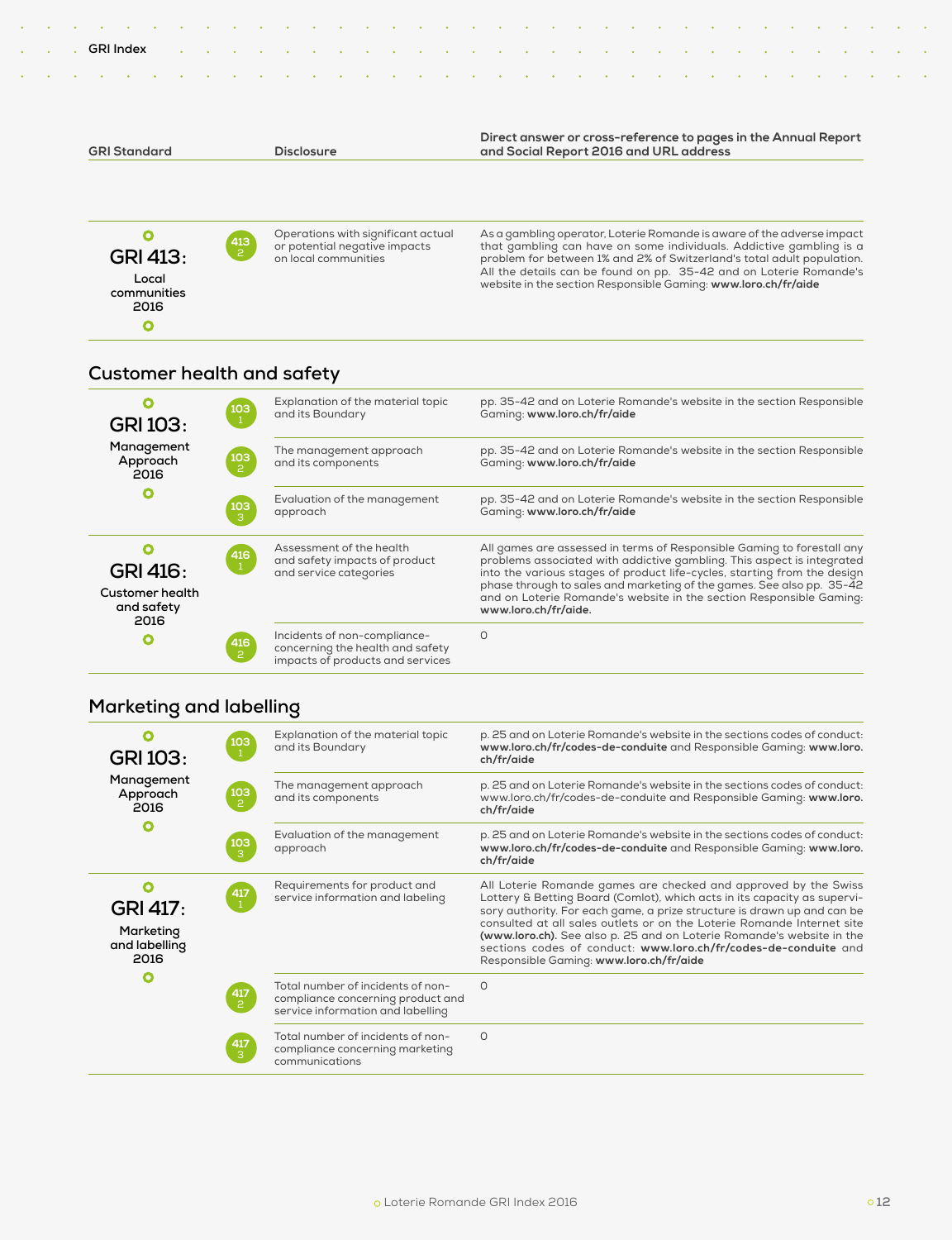| <b>GRI Standard</b> | <b>Disclosure</b> | and Social Report 2016 and URL address                         |
|---------------------|-------------------|----------------------------------------------------------------|
|                     |                   |                                                                |
|                     |                   | Direct answer or cross-reference to pages in the Annual Report |

### **Customer privacy**

| $\mathbf 0$<br><b>GRI 103:</b>                             | $\begin{pmatrix} 103 \\ 1 \end{pmatrix}$ | Explanation of the material topic<br>and its Boundary                                                                | pp. 22, 24-25 |
|------------------------------------------------------------|------------------------------------------|----------------------------------------------------------------------------------------------------------------------|---------------|
| Management<br>Approach<br>2016                             | 103<br>、2                                | The management approach<br>and its components                                                                        | pp. 22, 24-25 |
| $\bullet$                                                  | $\begin{bmatrix} 103 \ 3 \end{bmatrix}$  | Evaluation of the management<br>approach                                                                             | pp. 22, 24-25 |
| $\Omega$<br><b>GRI 418:</b><br>Customer<br>privacy<br>2016 | $\begin{pmatrix} 418 \ 1 \end{pmatrix}$  | Total number of substantiated<br>complaints regarding breaches<br>of customer privacy and losses<br>of customer data | $\Omega$      |
| O                                                          |                                          |                                                                                                                      |               |

### **Socioeconomic Compliance**